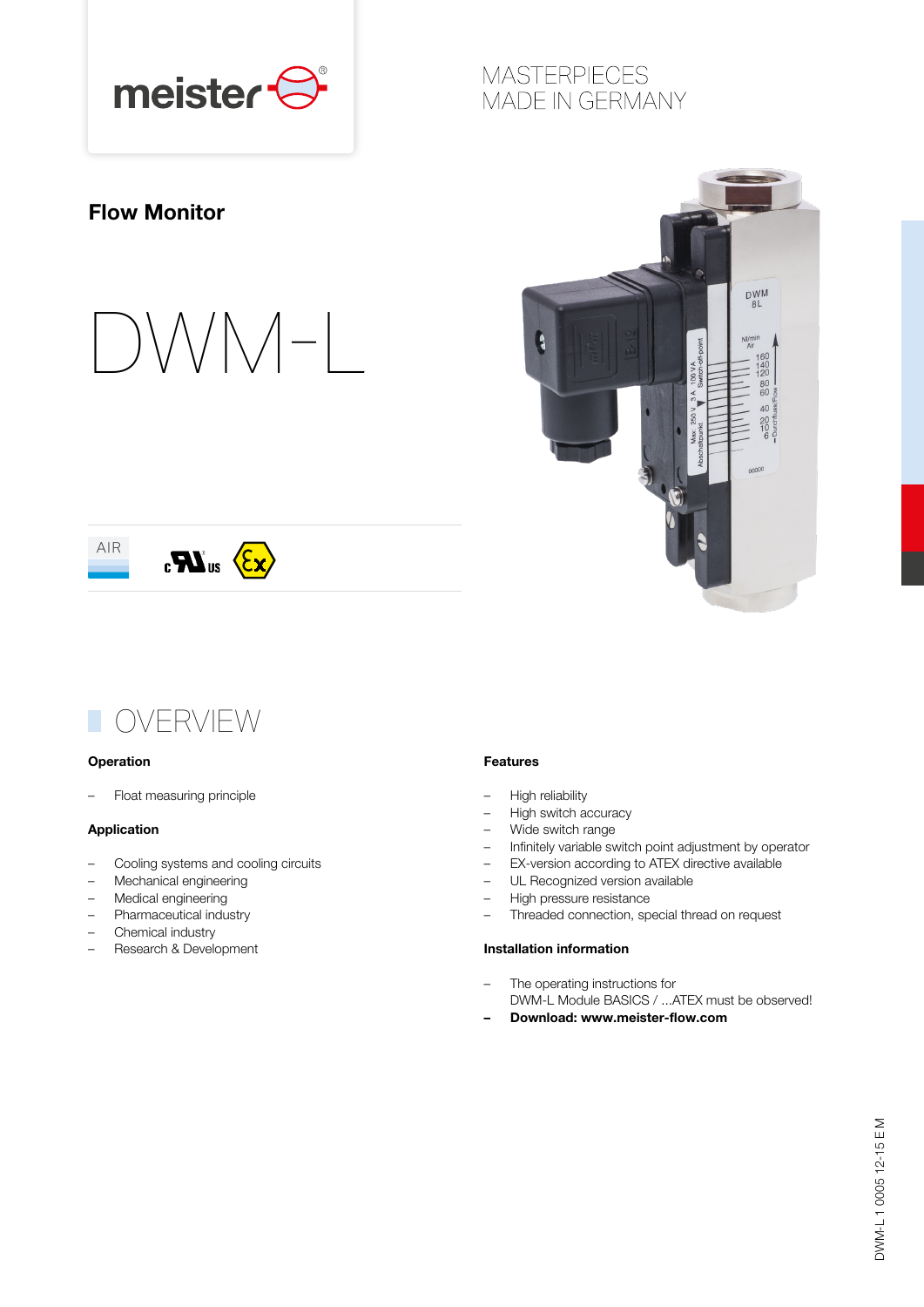## **OPERATING DATA**

|                           | 200 bar (Brass version)           |  |  |
|---------------------------|-----------------------------------|--|--|
| Operating pressure, max.  | 300 bar (Stainless steel version) |  |  |
| <b>Pressure drop</b>      | $0.02 - 0.4$ bar                  |  |  |
| Temperature, max.         | 80 °C                             |  |  |
| <b>Measuring accuracy</b> | $\pm$ 10 % of full scale          |  |  |

Changed operating data apply to the device in explosion-proof design according to ATEX directive. Refer to the Operating Instructions for DWM-L Module ATEX.

For UL Recognized devices, changed operating data apply. Refer to the Operating Instructions for DWM-L Module BASICS.

# **NEASURING RANGES**

| <b>Type</b>     | Switch range for Air                     |             |             |  |  |  |
|-----------------|------------------------------------------|-------------|-------------|--|--|--|
|                 | at 1 bar abs. & 20 $^{\circ}$ C $^{(1)}$ |             |             |  |  |  |
|                 | Nl/min                                   | <b>SCFH</b> | <b>SCFM</b> |  |  |  |
| DWM-L1,5        | $1 - 28$                                 | $2 - 59$    |             |  |  |  |
| DWM-L3          | $4 - 60$                                 | $8 - 127$   |             |  |  |  |
| DWM-L8          | $6 - 160$                                | $15 - 340$  |             |  |  |  |
| DWM-L12         | $20 - 240$                               | $40 - 510$  |             |  |  |  |
| <b>DWM-I 18</b> | 40 – 360                                 | $80 - 760$  |             |  |  |  |
| DWM-L50         | $60 - 700$                               |             | $2 - 24.5$  |  |  |  |
| DWM-L100        | $200 - 1450$                             |             | $7 - 51$    |  |  |  |
|                 |                                          |             |             |  |  |  |

Download: www.meister-flow.com example and the specified measuring- / switch ranges are valid for air having a density of 1.205 kg/m<sup>3</sup>, vertical installation of the device and flow direction from bottom to top.

Other installation positions or deviation from the operating densities will increase the measurement error specified in the data sheet.

Operating density for air at 20 °C and 1.013 bar (absolute value): 1.205 kg/m3

Standard density for air (at 0 °C and 1.013 bar (absolute value): 1.293 kg/m3

Upon request, special scales for deviating media, different operating conditions and installation positions (only for devices which can be installed in any position) are available.

The specified switch values are switch-off points, i.e. switch values at decreasing flow.

Other measuring- /switch ranges are available upon request.

### **TIMATERIALS**

| <b>Brass version, wetted parts</b>               |                                         | Stainless steel version, wetted parts            |                                         |  |  |  |
|--------------------------------------------------|-----------------------------------------|--------------------------------------------------|-----------------------------------------|--|--|--|
| Float:                                           | <b>POM</b>                              |                                                  | <b>POM</b>                              |  |  |  |
| Gaskets:                                         | NBR (optional FKM, EPDM) <sup>(2)</sup> | Gaskets:                                         | FKM (optional NBR, EPDM) <sup>(2)</sup> |  |  |  |
| Threaded rings:                                  |                                         | Threaded rings:                                  |                                         |  |  |  |
| only DWM-L50 (1"), DWM-L100 (1") Brass           |                                         | only DWM-L50 (1"), DWM-L100 (1") 1.4571          |                                         |  |  |  |
| Centering disc:                                  |                                         | Centering disc:                                  |                                         |  |  |  |
| only DWM-L50<br>Brass, nickel-plated             |                                         | only DWM-L50                                     | 1.4571                                  |  |  |  |
| Process connections:                             |                                         | Process connections:                             |                                         |  |  |  |
| not for DWM-L50 $(1^{\circ})$ ,<br>DWM-L100 (1") | Brass, nickel-plated                    | not for DWM-L50 $(1^{\circ})$ ,<br>DWM-L100 (1") | 1.4571                                  |  |  |  |
| all other wetted parts:                          | Brass, nickel-plated                    | all other wetted parts:                          | 1.4571                                  |  |  |  |

(2) Other gasket materials on request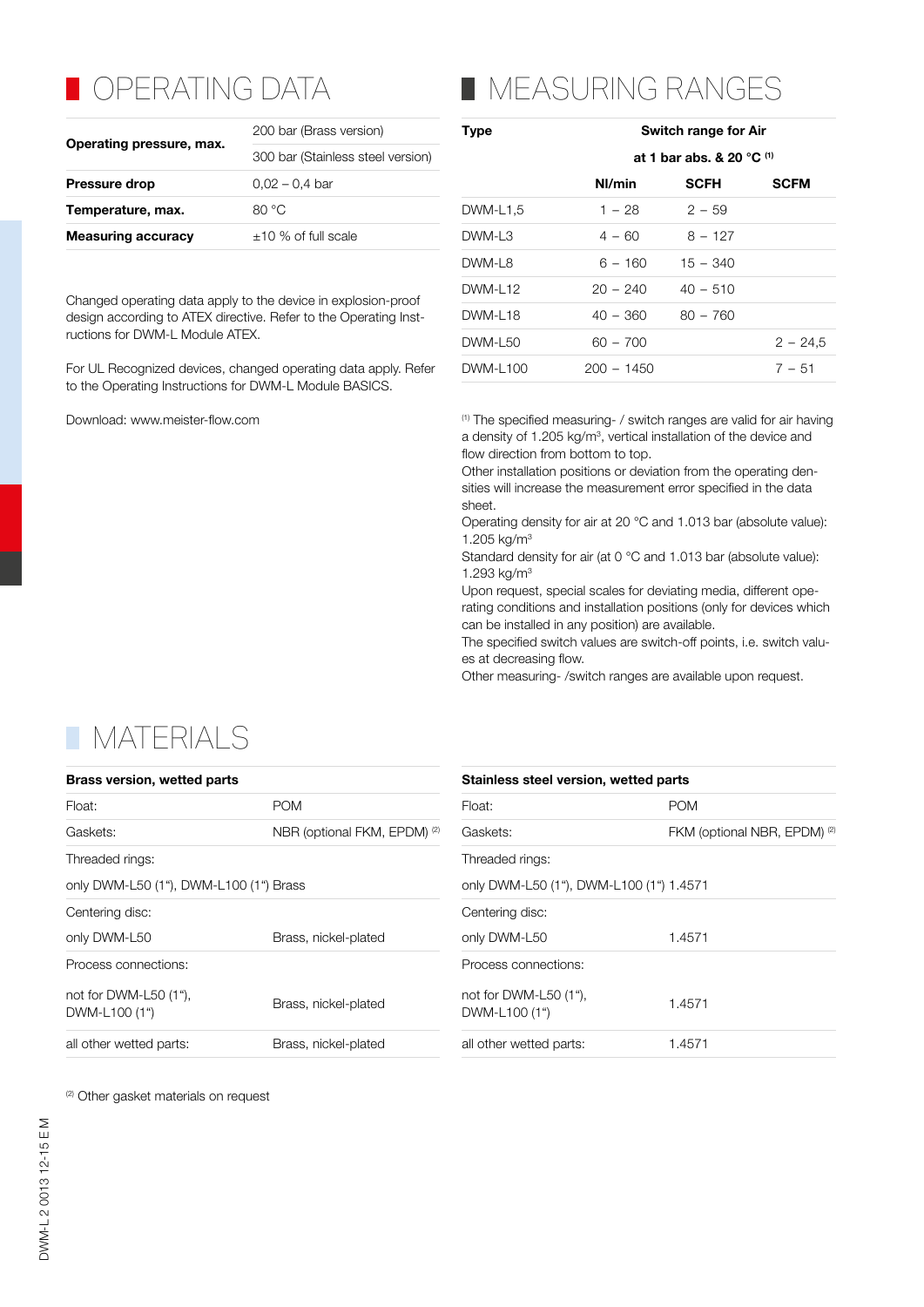





## SUMMARY OF TYPES

| <b>Type</b>     | <b>Overall dimensions [mm]</b> |           |           |                |                          |          |                |                |                               |    | Weight<br>approx. |              |      |
|-----------------|--------------------------------|-----------|-----------|----------------|--------------------------|----------|----------------|----------------|-------------------------------|----|-------------------|--------------|------|
|                 | G                              | <b>DN</b> | <b>SW</b> | L <sub>1</sub> | L2                       | Т        | D <sub>1</sub> | D <sub>2</sub> | A1                            | A2 | A <sub>3</sub>    | A4           | [g]  |
| DWM-L1.5        |                                |           |           |                |                          |          |                |                |                               |    |                   |              | 800  |
| DWM-L3          | 1/4"<br>3/8"                   | 8<br>10   | 27<br>27  | 117<br>117     | 131<br>131               | 10<br>15 | 30<br>30       | 30<br>30       | -<br>$\overline{\phantom{m}}$ |    | -<br>-            | ~188<br>~188 | 800  |
| DWM-L8          | 1/2"                           | 15        | 27        | 117            | 131                      | 14       | 30             | 30             | -                             |    | -                 | ~188         | 800  |
| DWM-L12         |                                |           |           |                |                          |          |                |                |                               |    |                   |              | 800  |
|                 | 1/2"                           | 15        | 27        | 132            | 146                      | 14       | 30             | 30             | -                             |    | -                 | ~188         | 800  |
| DWM-L18         | 3/4"                           | 20        | 32        | 132            | 174                      | 15       | 35             | 30             | $\overline{\phantom{m}}$      |    | -                 | ~188         | 960  |
|                 | 3/4"                           | 20        | 34        | 130            | 152                      | 15       | 40             | 40             |                               |    | -                 | $~108$       | 1450 |
| DWM-L50         | 1"                             | 25        | 40        | 156            | $\overline{\phantom{0}}$ | 17       | 40             | 40             |                               |    | -                 | ~108         | 1450 |
| <b>DWM-L100</b> | 1"                             | 25        | 40        | 200            | $\qquad \qquad$          | 17       | 40             | 40             |                               |    | -                 | ~108         | 1450 |